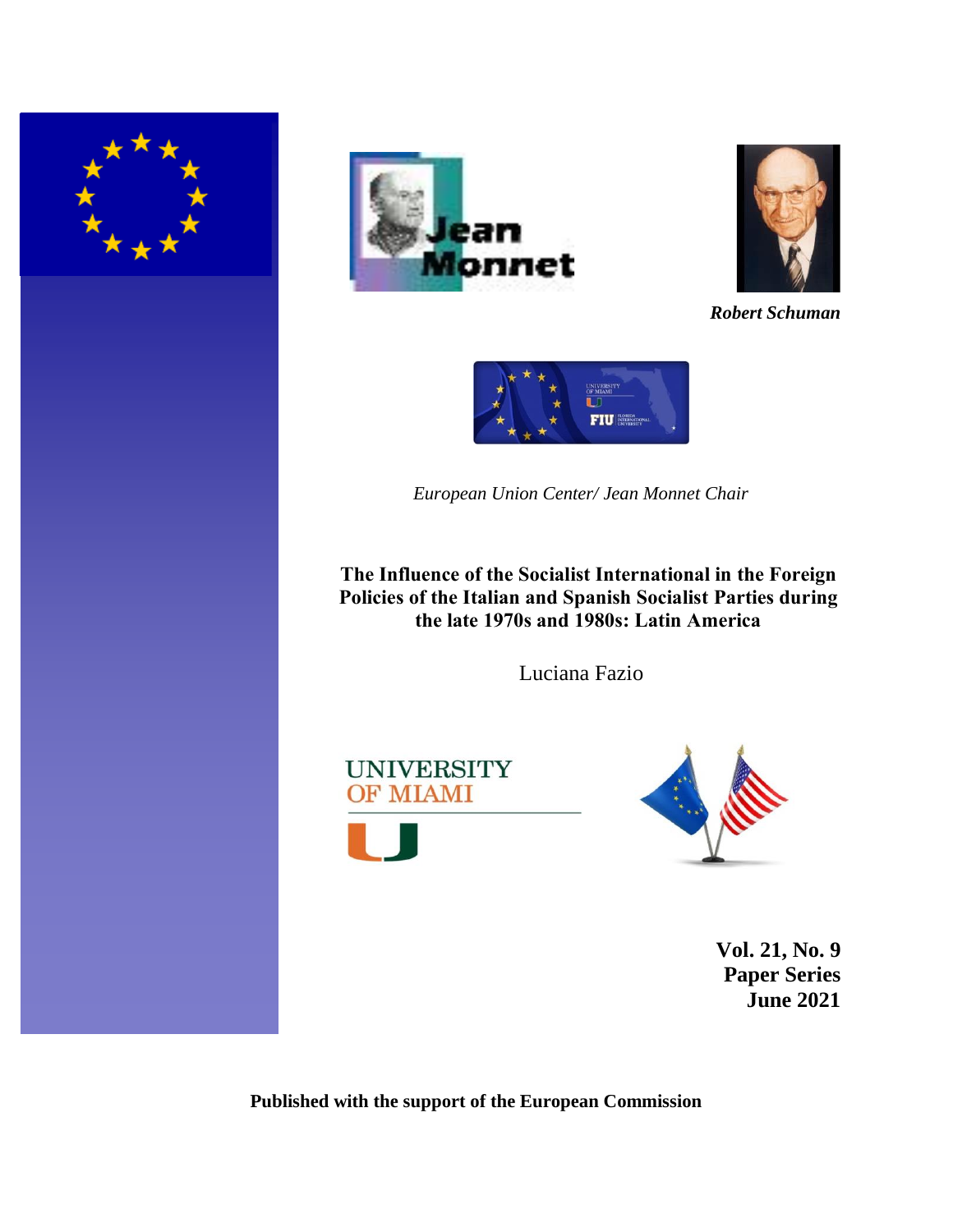### **The Jean Monnet/ Robert Schuman Paper Series**

The Jean Monnet/Robert Schuman Paper Series is produced by the Jean Monnet Chair and the European Union Center of the University of Miami.

These monographic papers analyze ongoing developments within the European Union as well as recent trends which influence the EU's relationship with the rest of the world. Broad themes include, but are not limited to:

- $\triangleright$  The Lisbon Treaty
- $\triangleright$  The Euro zone crisis
- $\triangleright$  Immigration and cultural challenges
- $\triangleright$  Security threats and responses
- $\triangleright$  The EU's neighborhood policy
- > The EU and Latin America
- $\triangleright$  The EU as a model and reference in the world
- $\triangleright$  Relations with the United States
- Consequences of Brexit

These topics form part of the pressing agenda of the EU and represent the multifaceted and complex nature of the European integration process. These papers also seek to highlight the internal and external dynamics which influence the workings of the EU and its relationship with the rest the world.

## *European Union Center*

## *Jean Monnet Chair Staff*

| University of Miami            | <b>Joaquín Roy Director</b>                |
|--------------------------------|--------------------------------------------|
| 1300 Campo Sano Building, 220C | <b>Beverly Barrett Associate Editor</b>    |
| Coral Gables, FL 33124-2231    | <b>Melanie Goergmaier Associate Editor</b> |
| Phone: 305-284-3266            | Maxime Larivé Research Associate           |
| Fax: (305) 284 4406            | María Lorca Research Associate             |
| Web: www.miami.edu/eucenter    |                                            |
|                                |                                            |

**Florida International University Markus Thiel** Director, FIU

## *International Jean Monnet Editorial Advisors:*

**Philippe de Lombaerde**, UNU/CRIS, Brugge, Belgium **Carlos Hakansson,** Universidad de Piura, Perú **Kurt Hübner**, University of British Columbia, Vancouver **Finn Laursen,** University of Southern Denmark **John McCormick,** Indiana University, Purdue **Félix Peña**, Universidad Nacional de Tres de Febrero, Buenos Aires, Argentina **Beatriz Pérez de las Heras**, Universidad de Deusto, Bilbao **Manuel Porto**, University of Coimbra, Portugal **Lorena Ruano**, CIDE, Mexico **Eric Tremolada**, Universidad del Externado de Colombia, Bogotá, Colombia **Roberto Domínguez**, Suffolk University, Boston **Francesc Granell**, University of Barcelon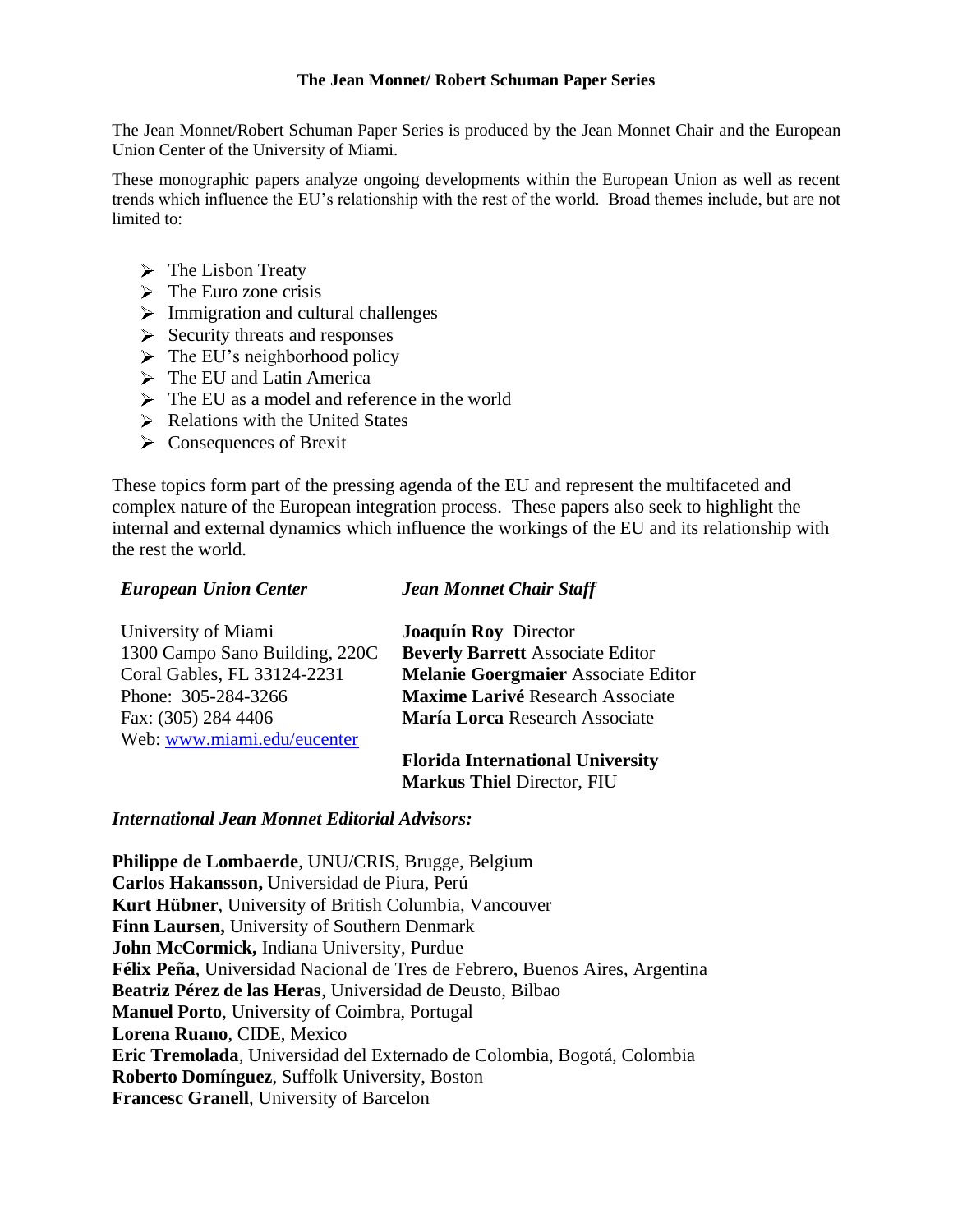## **The Influence of the Socialist International in the Foreign Policies of the Italian and Spanish Socialist Parties during the late 1970s and 1980s: Latin America<sup>1</sup>**

# Luciana Fazio\*

The specialized literature has insisted that the eighties were a decade of rapprochement between Europe and Latin America. This involved factors such as the democratization of the Iberian countries and those of Latin America, the conflicts in and the pacification of Central America, changes in the world economy, and erosion of import-substitution models and their replacement with other more open ones, advances in the process of European Communities (EC) integration and fissures that appeared in the Cold War scheme, which created conditions for more autonomous international relations<sup>2</sup>.

Indeed, if one thinks about the times of great rapprochement, it is necessary to reflect on the 1980s when the EC made, for the first time, truly political attempts to connect with the other side of the Atlantic. By exploring this in depth, it is possible to notice strong efforts made by European social democracy and therefore, by the Socialist International (SI), since the late 1970s (of course, facilitated by the convergence of socialist governments in Europe) in supporting developing countries and in particular Latin America. Furthermore, the international context at the time made this easier and encouraged Latin American interest in Europe rather than in their traditional ally, i.e. the United States.

Thus, this article aims to briefly discuss how the Socialist International somehow contributed to the definition of the Italian and Spanish foreign policy towards Latin America during the late 1970s and 1980s and therefore, to the design of a Community policy on the other side of the Atlantic. Indeed, the Spanish socialist government -PSOE (with Felipe González) and the Italian socialist government -PSI (with Bettino Craxi) structured foreign policies with respect to Latin America based on the guiding principles of the SI both in the European and in the transnational sphere, where parties and organizations operate. The importance of this topic is that on this basis, a new stage was constructed in the relations between Europe and Latin America that

<sup>\*</sup> Luciana Fazio: PhD in *Politics: History, Theory and Science* (LUISS Guido Carli University, Rome, Italy). Her research interests include contemporary international history, globalization and the relationships between Europe and Latin America from a comparative and transnational perspective. Luciana holds a Master's degree in Contemporary History and a Bachelor in History from the Università degli Studi di Firenze (Florence - Italy). In 2018, she was a Visiting Scholar at the University of Miami- European Union Center, USA.

<sup>&</sup>lt;sup>1</sup> This paper comes from my PhD dissertation, entitled "The Socialist International and the Design of a Community Policy in Latin America During the Late 1970s and 1980: The Case of Spain and Italy". The thesis was defended on 23 July 2020 at LUISS-Guido Carli University (Rome). I am truly grateful to my supervisors (Maria Elena Cavallaro and Govanni Orsina) and academics for their support during this process, especially for their advice in terms of literature review and time availability for helping me facing some questions that raised during this process. Special thanks to Professor Joaquin Roy for his support, kindness and hospitality during my visiting exchange program at the University of Miami. Many thanks to the interviewed people for their much-needed help to fill the gaps in terms of sources.

<sup>2</sup> Loth Wilfried (2014). "States and the Changing Equation of Power". In Iriye Akira and Osterhammel Jürgen (Eds), *Global Interdependece. The World after 1945,* USA: Belknap Press, pp. 127-172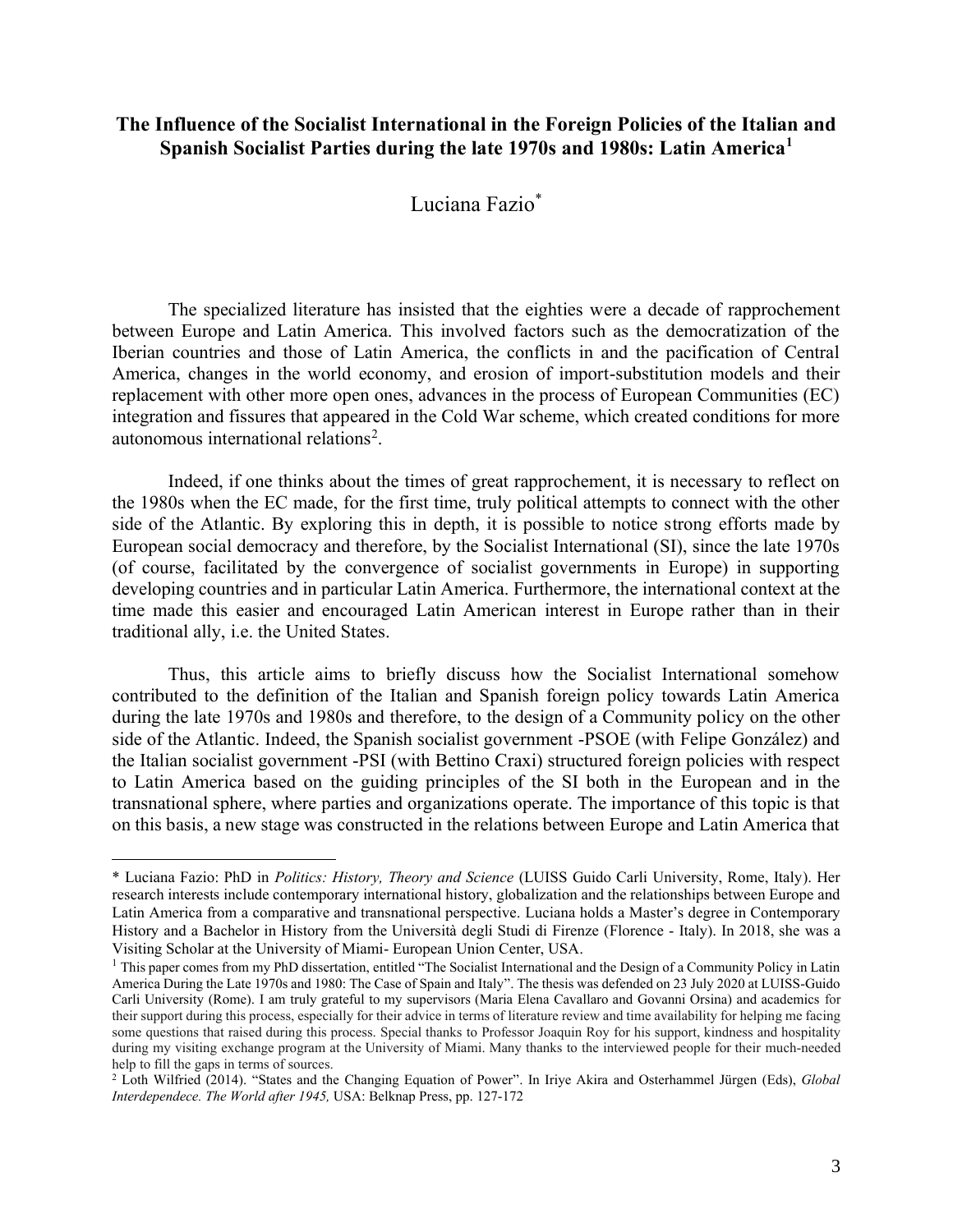remains in effect today. Furthermore, the study of the period of great rapprochement (1980s) matters to identify key factors to overcome the current "routinization" (stalemate) of their relations. Indeed, it is important to rethink these relationships "to balance" the power that "sovereign" countries (those currently dominate the international scene, i.e. USA, China, Russia, etc.) have in the world today. In this sense, both regions share common positions to promote greater interdependence in the world. As the political scientist Zaiki Laïdi claims, both Europe and Latin America require a strong multilateral system "to survive" on the international level and to contrast such "sovereign" actors. Therefore, both should aim to construct a new world order based on "shared sovereignty" and ruled by specific norms (since they do not trust in "power politics") in such a way as to balance the world system. They really need joint action.<sup>3</sup>

The election of the Italian and Spanish cases relies on the fact that the Spaniards (in first place) and the Italians were the ones who contributed to establish a real and concrete Community policy towards Latin America. With the Spanish accession to the EC, Madrid somehow became a sort of "liason" between both regions while Italy mainly acquired a supportive attitude towards the initiatives developed by Spain on the other side of the Atlantic. Moreover, for Spain, Latin America represented a political capital, which enabled Madrid to increase its "prestige" within the EC and could favor the quick internationalization of the Spanish economy. Additionally, even if the Mediterranean was the most important political action area for Italy, it has historically been close to Latin America. This, however, does not mean that they were the only ones who were interested in Latin America. For example, Portuguese, German and Nordic Social Democracy played a key role in establishing transatlantic contacts and the French socialist government was very sensitive in regard to Latin American matters (e.g. the Franco-Mexican initiative that recognized the FMLN-FDR movement as a legitimate force in El Salvador)<sup>4</sup>.

To do so, this text will be structured as follows: firstly, this writing will consider the "internationalization" of the SI; secondly, this text will analyze the influence of the SI in the definition of the Italian and the Spanish foreign policy towards Latin America and therefore, this section will also consider the design of the EC policy towards the other side of the Atlantic. To the development of this research, this study used notions provided by transnational history and comparative history, which are not understood as opposing approaches. Indeed, beyond depicting the socialist transnational networks (e.g. the links between the SI, the parties and the European and Latin American governments), this research examines and compares the policies developed by the PSOE and the PSI towards Latin America. It is worth underlining that transnational history is conceived here as a "point of view" that complements other perspectives and therefore it should be combined with historical comparison<sup>5</sup>.

<sup>3</sup> Laïdi Zaiki (2004). "¿Sobrevirá Europa en la globalización? *Estudios Internacionales, 37,* 146, pp. 105-115 doi:10.5354/0719- 3769.2011.14546

<sup>4</sup> The SI supported the Franco-Mexican initiative, condemned the Napoleon Duarte's military Junta and the USA involvement. Likewise, the SI reaffirmed its full support for Guillermo Ungo, political head of the FMLN-FDR. "Declaration du Bureau de L'Internationale Socialiste sur Le Salvador, September 25, 1981". Fondazione Craxi, (F.1 Sz.1 S.10 Ss.5 F.3 L.2 D1), Rome.

<sup>5</sup> Kaelble Hartmut (2017). "Comparative and Transnational History". In *Ricerche di Storia Politica,* Special Issue; Haupt Heinz-Herard and Kocka Jürgen, "Comparison and Beyond: Traditions, Scope, and Perspectives of Comparative History". In Haupt Heinz-Herard and Kocka Jürgen (Eds.) *Comparative and Transnational History. Central European Approaches and New Perspectives,* New York-Oxford: Berghahn Books; Saunier Pierre-Yves (2013). *Transnational History,* UK: Palgrave Macmillan.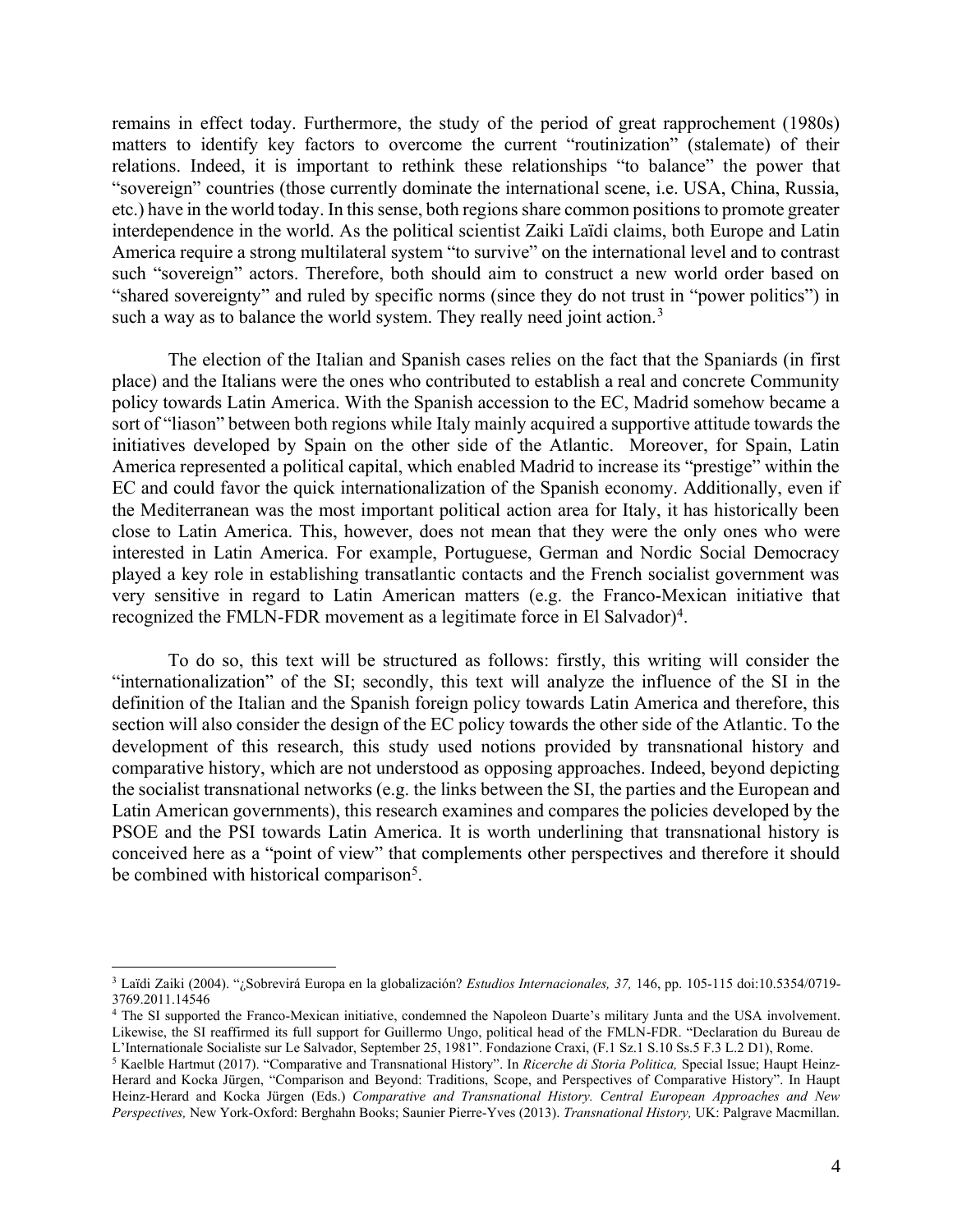### **The "Internationalization" of the SI: Latin America**

As is well known, the overcoming of the SI Eurocentric character (typical since its re-birth in 1951) occurred once the German Willy Brandt was appointed President of the SI in 1976. One can say in fact that at the time the power of the SI was reexamined. The SI became a tool to improve international relations as well as a mechanism to overcome the political stalemate that the European social democracy was suffering<sup>6</sup>. Furthermore, the International was considered as a mechanism by which the European social democracy could be strengthened. Why? The main reason relied on the fact that the SI implied an active and large international network. In this context, cooperation between European parties and external ones began to thrive. The European social democracy looked for parties with similar purposes because finding organizations with their same traits could not be possible abroad.<sup>7</sup> Common features, in fact, were identified in some of the Third World's parties. As a result, the SI began to play a more active role in that direction.

Moreover, one of the strong points of the SI was that it was a meeting point between different forces that encouraged the exchange of ideas and the establishment of contacts between parties and people from all over the world. This network contributed to raising awareness about problematic issues (inequality, violation of human rights, etc.) around the world and to strengthen ties of friendship (e.g. between Craxi and González) and personal contacts between prominent leaders.

Within this context, Craxi and González strived to establish international relations in order to increase their national power and legitimation. As a matter of fact, the relations acquired during the 1970s allowed them to obtain greater international recognition, prestige, and knowledge, which was translated into media impact and, hence, more local votes. Moreover, this modus operandi impacted the external projects and goals of the SI member parties. The latter started to use the same rhetoric employed by the SI in terms of foreign policy. In other words, the SI goals were included in the SI members' foreign projects as the political pamphlets or leaders' speeches have revealed<sup>8</sup>. Nevertheless, it is important to bear in mind that as the SI was a transnational network of parties and organizations, the dialogue was two-sided.

That said, during the 1970s a turning point was experienced. Both Europe and Latin America looked to reach greater autonomy despite the bipolar structure devised by the Cold War. Thus, the European social democrats, without denying the influence of the United States, became more proactive and had an autonomous orientation in the region. The SI started a political offensive (through missions, conferences, study groups etc.) in Latin America to create a political field of action/direct intervention and networks of specific relations at an equal distance from the vicissitudes of the Cold War and from the US policies in the region.<sup>9</sup> In this regard, the U.S. support

<sup>6</sup> Pedrosa Fernando (2012). "La redefinición de la agenda socialdemócrata entre la crisis del petróleo y el fin del socialismo real (1973-1992)", *Colección,* N. 22, p. 25.

<sup>7</sup> Letter from Kreisky to Brandt and Palme (15/04/1975) and Letter from Brandt to Palme and Kreisky (25/05/1975) In Brandt Willy, Kreisky Bruno and Palme Olof (1977). *La Alternativa socialdemócrata.* Spain: Editorial Blume, pp. 161-162 and 181-184. <sup>8</sup> For instance, see: the PSOE Resolutions 1976, 1979, 1981, 1984*.* PSOE electoral programs 1979,1982,1986; XLI PSI Party

Congress in Turin (March 30, 1978). XLII PSI Party Congress in Palermo (April 23 and 27, 1981) -just to name a few.

<sup>9</sup> Löwy Michael (1999). "La social-démocratie en Amérique Latine", *Matériaux pour l'histoire de notre temps*, nº 54. Regards sur l'Amérique latine 1945-1990, p. 28.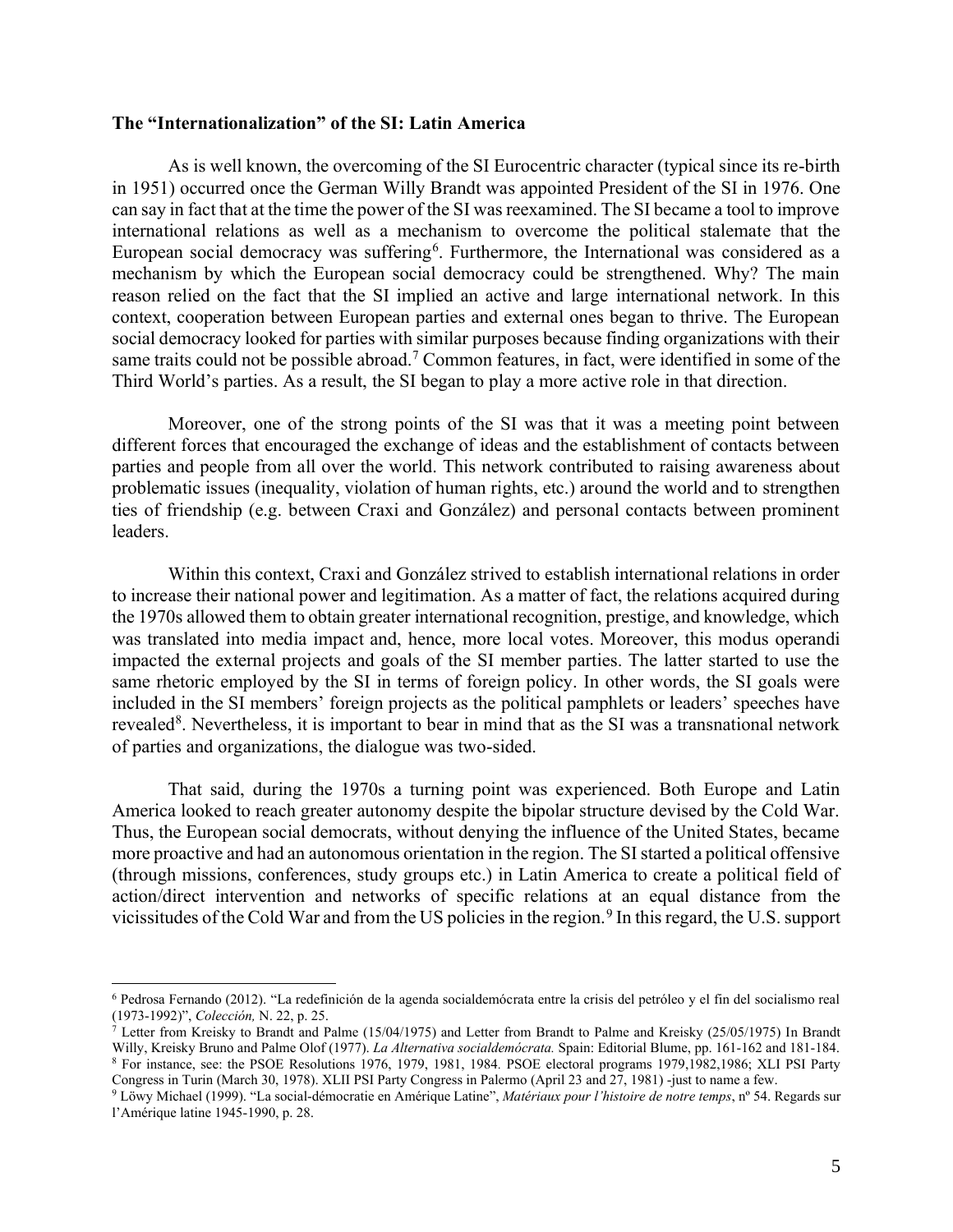for the authoritarian regimes in Latin America represented the main point of disagreement between the European social democracy and the "colossus of the North".

Although the SI explicitly refrained from discussing the foreign policies of Latin American countries, one of its most important objectives was to keep them out of the East-West confrontation as Pentti Väänänen (Secretary General of the SI 1983-1989) has pointed out for the case of Nicaragua. Thus, it could be said that to some extent the SI "tried" to present itself as a "third way" vis-à-vis the bipolar order. However, the SI did not attempt to spread anti-Americanism and neither wanted "new Cubas". They simply believed that the Social Democracy would offer the right alternative to communism and to the radical left.<sup>10</sup> Nevertheless, Europe feared an escalation of the U.S.-USSR confrontation in Central America. This situation could exacerbate the tensions in Europe (Euro-missiles). For this reason, besides the SI's postulates of solidarity, security was at the core of the discussion. Furthermore, quoting Fiamma Lussana, during the 1970s and 1980s, Latin America became an interesting "observatory" that captured the attention of the European parties because apart from underdevelopment, poverty, and inequality, the socialist hope persisted over time in the region. This constituted an area where socialist principles could be applied but, above all, this was the place where the possibility of a "socialist path" continued to be feasible.<sup>11</sup> Hence, during the 1970s the interest of the SI in Latin America significantly increased. Why? After a period of low activism (1950s and 1960), the European social democracy started to be interested in the continent (in particular after the overthrow of the Chilean Salvador Allende) by becoming a sort of benchmark for them.

#### **The SI in the external policy of Craxi and González towards Latin America**

One can say that one of the strong points of the SI was that it was a meeting point between different forces that encouraged the exchange of ideas and the establishment of contacts between parties and people from all over the world. This network contributed to raising awareness about problematic issues (inequality, violation of human rights, etc.) around the world and to strengthen ties of friendship and personal contacts between prominent leaders. As said, both González and Craxi took advantage of this network to build up their international linkage, to identify international benchmarks (e.g. Willy Brandt and Olof Palme), and to increase international prestige that in turn contributed to enhancing their weight and legitimacy at national levels.

In Spain, for instance, the SI helped the Spanish Socialist party in building international contacts prior to coming to power<sup>12</sup>. In this way, the PSOE and notably González became an important benchmark on the other side of the Atlantic. Quoting Wolf Grabendorff, the interest of the SI and the PSOE in Latin America were complementary since on one hand the PSOE requested the support of the SI to renew its contacts with Latin America and on the other, the Spanish socialist party, being directly involved in the successful democratic transition of the Iberian country,

<sup>10</sup> Väänänen Pentti (2014). *The Rose and The Fist,* Helsinki: SYS Print, p. 92.

<sup>11</sup> Lussana Fiamma (2004). "Il confronto con le socialdemocrazie e la ricerca di un nuovo socialismo nell'ultimo Berlinguer". *Studi Storici,* 45. N. 2, p. 485.

<sup>&</sup>lt;sup>12</sup> At this respect, the CIA stated: "We believe that the Spanish and Portuguese parties have grown in stature recently because of the role their leaders have played in developing contacts for the SI outside Europe". CIA. *The Socialist International: Its Organizations and Activities.* March 1983 (CIA-RDP84S00555R000100160001-5), 3.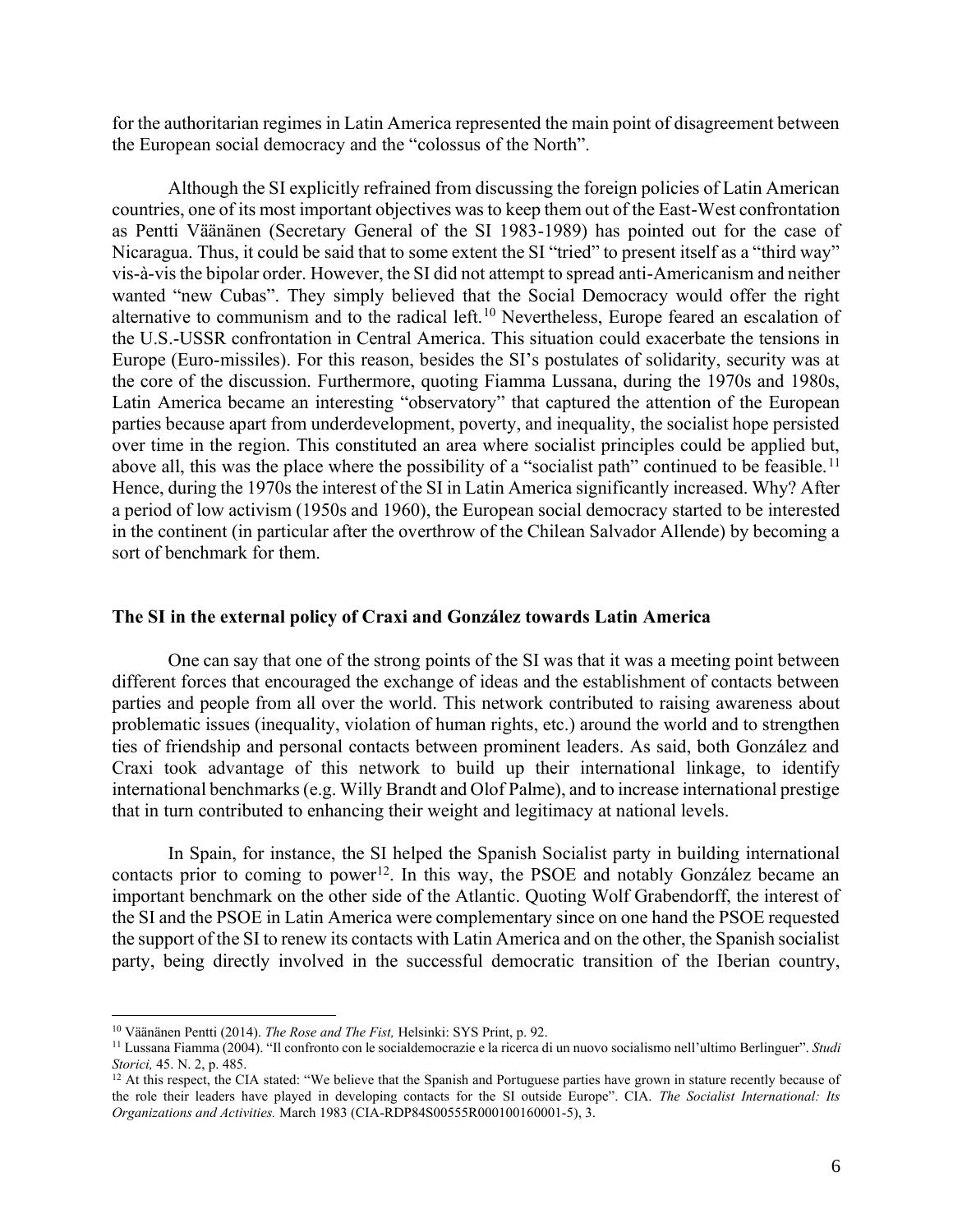became a sort of masterpiece for the SI project, namely the Latin American democratization.<sup>13</sup> Additionally, it should also be noted that given the cultural affinities with Latin America, Spain would become an effective and real interlocutor in the eyes of the SI. Within this context, the SI prepared several missions headed by González and some of the PSOE members. Others were personal journeys that González made in the region.

Thus, Felipe González was often in charge of Latin American issues because of his proximity, interest, and knowledge about this region. Not only did he represent the SI several times in meetings and matters related to Latin America, but he was also called to prepare reports in order to keep the SI informed and was often consulted on all aspects that involved Latin America and the Caribbean.<sup>14</sup> Hence, it can be said that González acted as an interlocutor between the SI and Latin America, visited the region several times allowing him to enhance his knowledge in this area, established links with these territories, and gained prestige and international recognition.

Hence, it should be remembered that Felipe González, as Vice President of the SI, was involved in Latin American affairs and played a fundamental role in the Spanish transition itself. His objective was to promote democracy inside and outside Spain, a strategy that was known as "new Spanish diplomacy".<sup>15</sup> With the aim of promoting democracy in Latin America, the Spanish Socialist government launched cooperation policies towards the region and promoted social democratic values such as democracy and the protection of human and civil rights.<sup>16</sup> Thus, this shows once again that the SI became a meeting point and a benchmark for both the PSOE and Latin American related parties. As a matter of fact, under the PSOE administration, the Latin American policy of Spain achieved a continuity and intensity as never before. In this sense, the SI played an important role in the construction of the PSOE external position as well as in the definition of some of its international objectives (foreign policy) that the Spanish action in Latin America revealed.<sup>17</sup>

In Italy the SI also played a key role. As a matter of fact, during Craxi's Secretariat, the SI regained a prominent role inside the PSI policy and the SI endorsement also acquired relevant significance for national affairs. According to Francesco Gozzini, Craxi "rediscovered" the relevancy of the international dimension for the PSI after a period in which it had been subordinated to national issues. Craxi understood how the PSI participation in the international arena would be fruitful for improving its own image and its own role in national matters as well as for playing a more active role in the international stage, which would mean greater international

<sup>&</sup>lt;sup>13</sup> Grabendorff Wolf (2003). "International Support for Democracy in Contemporary Latin America: The Role of the Party Internationals". In Whitehead Laurence (Ed.) *The International Dimensions of Democratization: Europe and the Americas,* Oxford Scholarship Online, p. 213.

<sup>&</sup>lt;sup>14</sup> For instance, González represented the SI at the meeting in Granada (23-24 July 1981). Telex from Bernt Carlsson to the PSOE (3 June 1981). From the SI Archives, International Institute from Social History, Amsterdam, box 1172. Likewise, Carlsson asked the PSOE to represent the SI at "the Seminar on the Uruguayan Case in the Context of other Dictatorships in Latin America (Barcelona, 5-7 June 1980). Telex from Bernt Carlsson to Felipe González (5 June 1980). From the SI Archives, International Institute from Social History, Amsterdam, box 1171.

<sup>15</sup> Grugel Jean (1995). "España y Latinoamérica". In Gillespie R., Rodrigo F., Story J. (Eds.) *Las relaciones exteriores de la España democrática,* Madrid: Alianza Universidad, pp. 108-208.

<sup>16</sup> Arenal Celestino (1994). *La política exterior de España hacia Iberoamérica,* Madrid: Editorial Complutense, p. 102.

<sup>17</sup> Blasquez Vilaplana Belén (2006). *La proyección internacional de un líder político: Felipe González y Nicaragua, 1978-1986,*  Sevilla: Centro de Estudios Andaluces, pp. 82-83.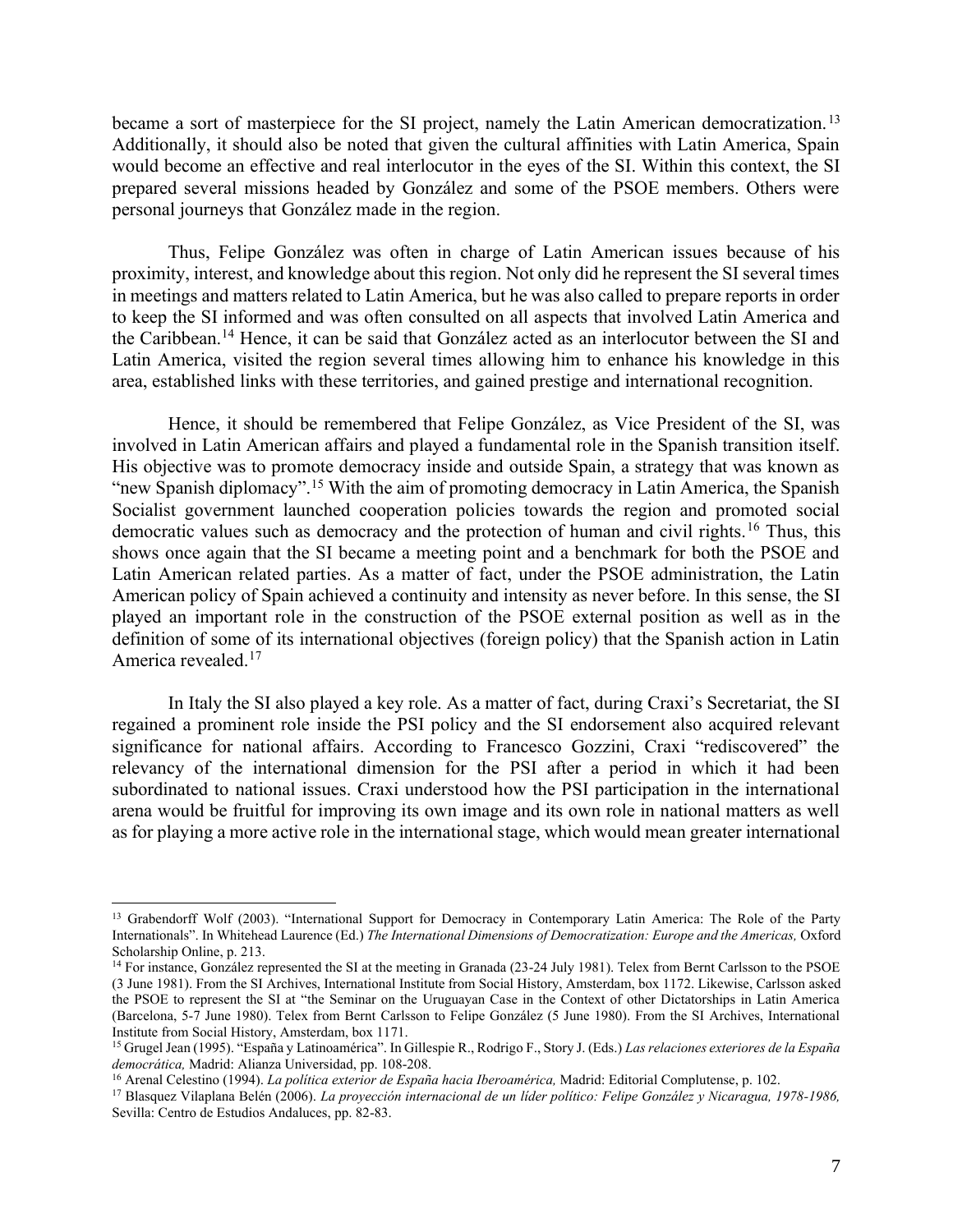recognition and legitimacy<sup>18</sup>. Indeed, Craxi really believed that the Italian problems could not be solved within the national borders and he considered foreign matters extremely linked to domestic issues. Hence, the SI became a point of reference for the socialist party and for addressing some of Italy's affairs<sup>19</sup>.

Craxi's interest in foreign matters came to light at the XLI PSI Party Congress (Turin, March 29-April 3, 1978) since in his speech (*La pace è il problema dei problemi* – *Peace is the problem of problems*) he put special emphasis on the international dimension. For instance, he stressed the benefits of belonging to the SI for a new worldwide solidarity as well as for increasing global understanding and greater cooperation. Furthermore, he claimed that the PSI's external action should work on two levels: inside both the SI and Western European framework, and also developing bilateral actions outside the SI frame.

As a matter of fact, he wanted to launch a peace offensive at the global level, to spread worldwide solidarity, to fight against imperialism in name of democracy and on behalf of human rights, to work for development cooperation and equality all over the world, and to plan a joint action in order to solve common matters<sup>20</sup>. Thus, he was in line with the "new" postulates of the SI. These principles became part of his rhetoric; in fact, they would be mentioned in his next speeches<sup>21</sup>. As a result, the Secretary of the Italian Socialist Party encouraged internationalism both inside the PSI and in international/multilateral platforms.

Hence, the external dimension became a paramount issue of Craxi's policy. In addition to lending legitimacy to the PSI, the contacts with the European socialism contributed to devising their own policy away from the DC (Christian Democratic Party) and PCI (Italian Communist Party). Thus, he aimed at launching a credible policy in line with Western social democracy.

That said, issues such as the protection of human rights, ensuring freedom, international solidarity, development cooperation, and democracy were some of the principles that the PSI tried to promote in Latin America, often in close collaboration with the SI. The Third World entered into the PSI rhetoric<sup>22</sup>.

#### **Final Remarks**

Besides the friendly ties that González and Craxi established among them, they shared similar experiences, e.g. their appointment as party secretaries, the ideological shifts inside their

<sup>18</sup> See Gozzini Francesco (1979). "Prefazione". In Craxi Bettino and Accardi Claudio (ed.). *L'internazionale Socilista,* Milano: Rizzoli Editori, p., 12.

<sup>19</sup> Pini Massimo (2006). *Craxi. Una vita, un'era politica.* Milan: Oscar Mondadori, p.106.

<sup>20</sup> Speech of Bettino Craxi ("Per un nuovo internazionalismo") at the XIII SI Congress, Geneva, November 26-28, 1976. In Craxi, *L'Internazionale,* 37-39. The original copies (in typescript and in handwriting) and the French version are available in Craxi's archive: Fondazione Craxi (F.1 Sz.1 S.10 Ss.1 D.1), Rome.

<sup>&</sup>lt;sup>21</sup> For instance, see Craxi's speech at the SI Congress held in Vancouver in 1978 or the speech held during the Congress of the European Socialist Group (1979). In Craxi, *L'Internazionale,* 57-73 and 87-96.

 $^{22}$  The USA also noted Craxi's interest on the Third World. Indeed, in a CIA's record we can read: "Although we would not expect major shifts in the main lines of Italian foreign policy, Rome would probably be a more prickly ally under Craxi, particularly on matters involving the Middle East, North Africa, Latin America, and the Third World". CIA, *Italy's Socialists: The Major Role of a Minor Party.* March 1983 (CIA-RDP84S00555R0001001500005-2), iv.